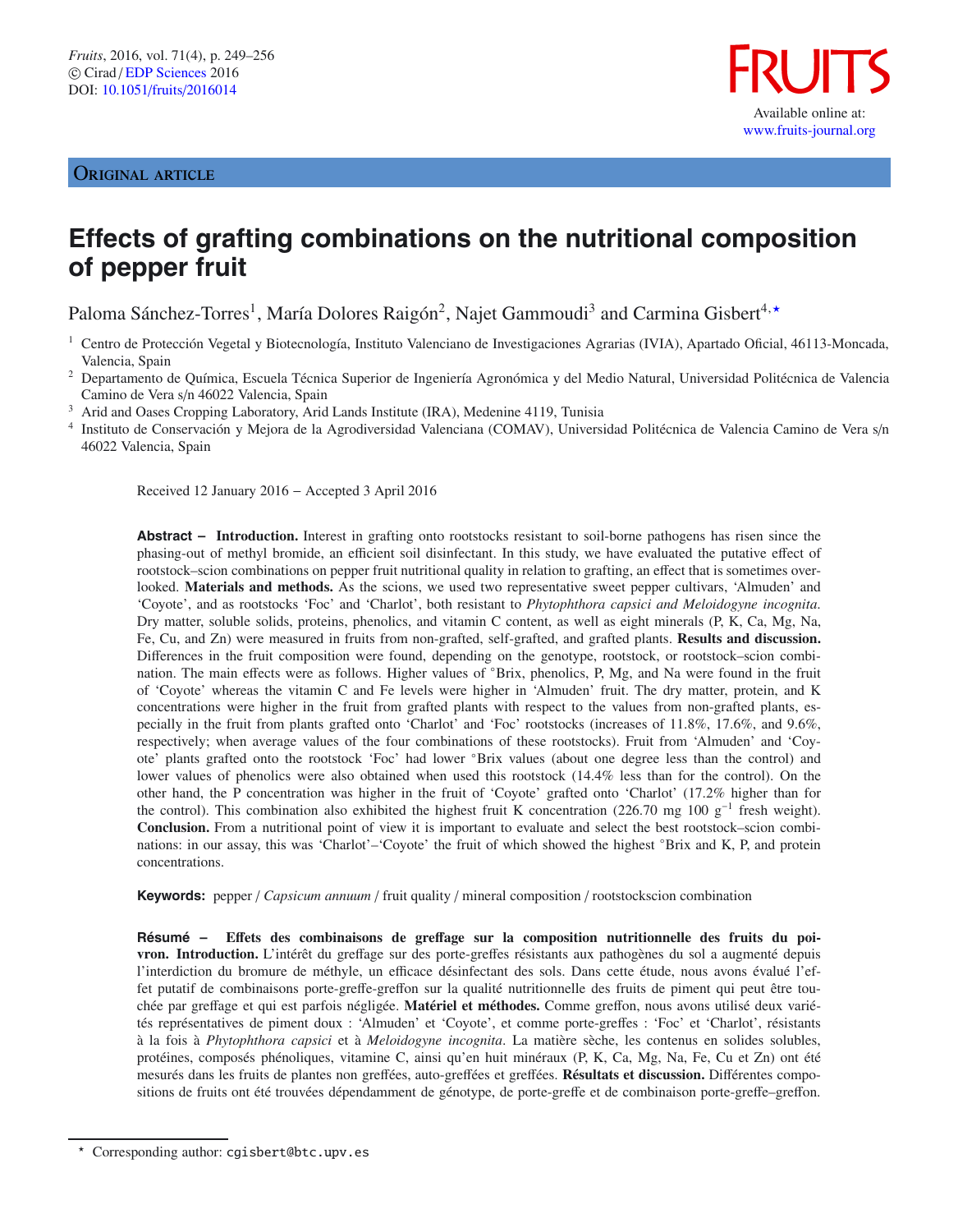Les principaux effets que nous avons observés sont les suivants : de plus hauts °Brix et de plus fortes teneurs en composés phénoliques, P, Mg et Na ont été trouvés dans les fruits 'Coyote', tandis que, les teneurs en vitamine C et en Fe étaient plus élevées dans les fruits d'Almuden'. La teneur en matière sèche, en protéines et en K étaient plus élevées dans les fruits des plantes greffées, par rapport aux ceux des non greffées, principalement dans le cas des plantes greffées sur 'Charlot' ou sur 'Foc' (augmentation de 11,8 %, 17,6 % et 9,6 % respectivement, en valeur moyenne de quatre combinaisons de ces porte-greffes). Les fruits d'Almuden' et 'Coyote' à partir des plantes greffées sur le portegreffe 'Foc' avaient un ◦Brix inférieur (environ un degré moins par rapport au contrôle) et des teneurs inférieures en composés phénoliques ont également été obtenues avec l'utilisation de ce porte-greffe (14,4 % de moins par rapport au contrôle). D'autre part, plus de P a été noté dans les fruits de 'Coyote' greffé sur 'Charlot' (17,2 % de plus par rapport au contrôle). Pour cette combinaison, la plus haute teneur en K a également été notée dans les fruits (226,7 mg 100 g−<sup>1</sup> poids frais). **Conclusion.** D'un point de vue nutritionnel, il est important d'évaluer et de sélectionner les meilleures combinaisons porte-greffe-greffon, qui a été dans notre essai 'Charlot'−'Coyote' où les fruits ont montré les plus fortes valeurs de ◦Brix, et teneurs en K, P et protéines.

**Mots clés :** poivron / piment doux / *Capsicum annuum* / qualité du fruit / composition minérale / combinaison porte-greffe-greffon

# **1 Introduction**

Pepper (*Capsicum annuum* L.) fruit is an important source of nutrients in the human diet. Fresh pepper has a high content of vitamin C and represent a good source of phenolics and provitamin A carotenoids [\[1,](#page-5-0) [2\]](#page-5-1). Pepper also provides significant quantities of certain minerals, such as P, K, Ca, and Fe [\[3](#page-5-2)].

Because of the phasing-out of methyl bromide, interest in the grafting of horticultural plants in order to provide resistance to soilborne pathogens has increased in recent years and several studies have focused on the establishment of grafting methodology and on yield production under biotic stress − in both commonly grafted plants like watermelon (*Citrullus lanatus* (Thunb.) Matsum. & Nakai) or tomato (*Solanum lycopersicum* L.) and others, like eggplant (*Solanum melongena* L.), pepper or melon (*Cucumis melo* L.) [\[4–](#page-5-3)[7\]](#page-5-4). In pepper, several attempts to develop useful rootstocks or test commercially available ones have been reported [\[8](#page-5-5)[–16\]](#page-6-0); however scarce evaluation of the fruit quality performance was carried out [\[11,](#page-6-1)[14–](#page-6-2) [16\]](#page-6-0) despite the fact that changes in pepper scion characteristics as a consequence of grafting had been reported early [\[17](#page-6-3)]. Effects of grafting on horticultural fruit quality have been reviewed in [\[4,](#page-5-3) [18,](#page-6-4) [19](#page-6-5)]. From the reported work, we can conclude that fruit quality characteristics and composition can be modified or not as a consequence of grafting and when modifications are produced positive or detrimental effects can be obtained [\[19,](#page-6-5) [20\]](#page-6-6). In addition to rootstock–scion interactions, cultural practices and environmental conditions may greatly influence fruit quality. For example in [\[21\]](#page-6-7) two cultivars of tomato ('Fanny' and 'Goldmar') were grafted onto the rootstock 'AR-9704' and grown under distinct saline conditions (0, 30 or 60 mM). A specific root–scion interaction for vitamin C was found with cv. Fanny; fruit from grafted plants had a higher vitamin C concentration, mainly under saline irrigation. Also for this root–scion combination the glucose and fructose concentrations were higher at 0 mM NaCl. Modification of the minerals content or translocation of compounds as a consequence of grafting has been reported also. For instance, grafting tomato onto the 'He-Man' rootstock lowered the leaf and root iron and copper concentrations but enhanced potassium [\[22](#page-6-8)]. In addition to the modification of standard fruit components, other compounds synthesized by the rootstocks may be found in the scion; for example, the accumulation of high amounts of nicotine in tomato plants grafted onto *Nicotiana tabacum* L. [\[23\]](#page-6-9). In the specific case of pepper, several changes related with the capsaicin content [\[17\]](#page-6-3), vigor [\[11,](#page-6-1)[16](#page-6-0)], fruit shape index [\[15\]](#page-6-10), or carotenoids, total phenolics and vita-min C contents [\[14,](#page-6-2) [16](#page-6-0)] have been reported.

In previous work [\[12](#page-6-11)] we tested, as putative rootstocks of sweet pepper, the pepper hybrids 'Foc' and 'Charlo' − which share the parent Serrano Criollo de Morelos (SCM334) [\[10](#page-5-6)], a common source of resistance to *Phytophthora capsici* Leonian [\[24](#page-6-12), [25\]](#page-6-13). Both hybrids showed resistance to *P. capsici* and good agronomic performance [\[12](#page-6-11)]. In addition, high resistance to the nematode *Meloidogyne incognita* Kofoid and White (neither galls nor reproduction in infested soils) was proven in 'SCM334' and 'Charlot' [\[26\]](#page-6-14) as well as in 'Foc' (data not shown). The resistance to soil-borne pathogens and the increasing interest in the use of grafting for the management of soil-borne pathogens have led us to evaluate both rootstocks, focusing on the putative modifications of the nutritional quality (dry matter, total soluble sugars, mineral composition, proteins, phenolics, and ascorbic acid) that may occur as a consequence of grafting. As scions, we have used 'Coyote' and 'Almuden', representative sweet pepper cultivars grown in southeastern Europe.

## **2 Materials and methods**

## **2.1 Plant material and growth conditions**

The commercial  $F_1$  pepper hybrids 'Almuden' (A) and 'Coyote' (C) (Syngenta Seeds) were used as scions. 'Almuden' is a Lamuyo-type pepper (elongated rectangular shape) and 'Coyote' a California-type (more square). 'Charlot' (CH) and 'Foc' (F) were chosen as rootstocks. Fruits from non-grafted (A, C), self-grafted (C-C; A-A), and grafted plants (CH-C; F-C, CH-A, F-A) were used to study the possible changes in nutritional content. Grafted plants were obtained using the cleft method [\[2](#page-5-1)].

For each treatment (A, A-A, CH-A, F-A, C, C-C, CH-C, F-C), 15-20 plants were transplanted in March 2010 to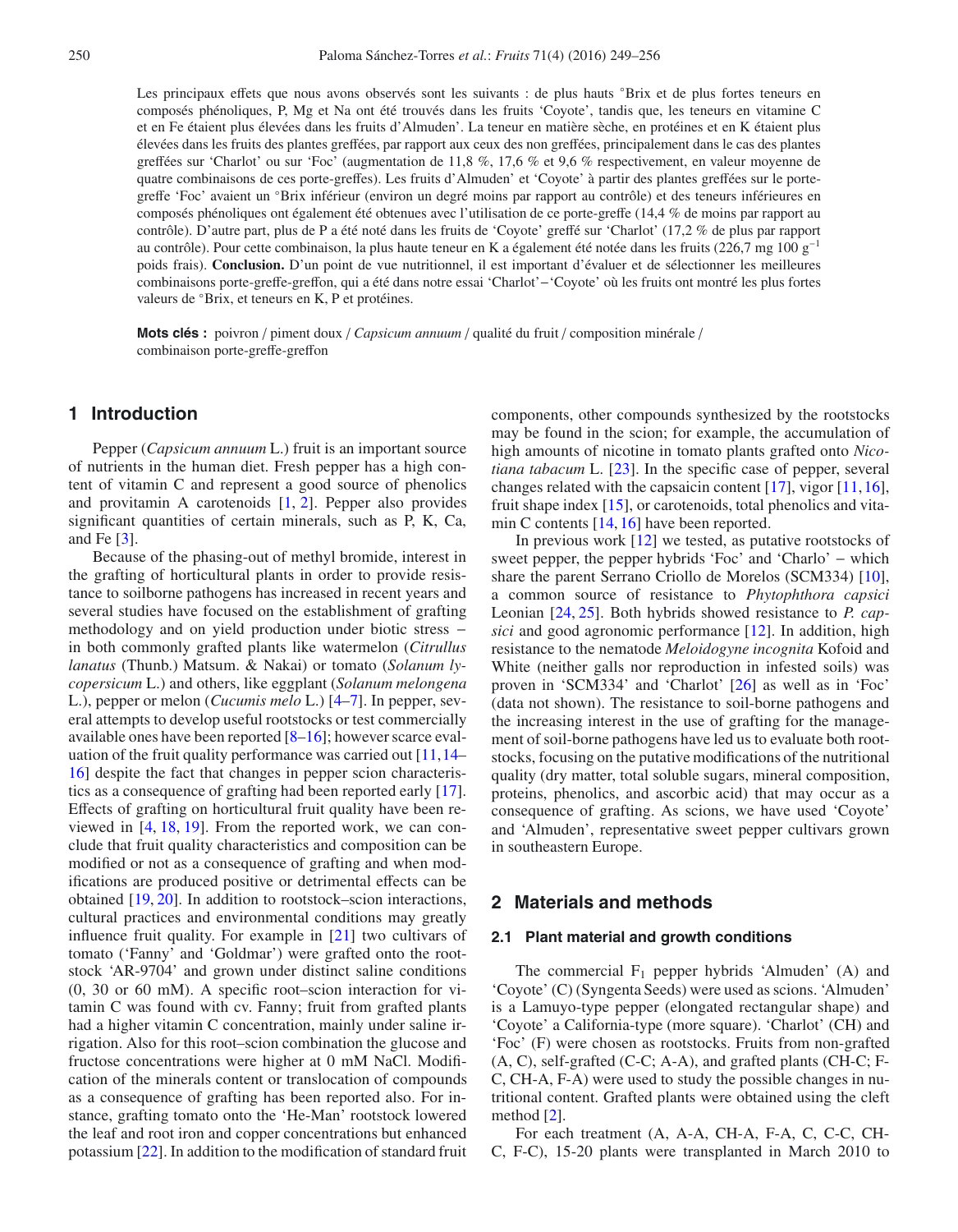pots  $(27 \times 32 \text{ cm})$  filled with non-fertilized coconut fiber substrate and were distributed randomly in a greenhouse of the UPV (Valencia, Spain). The plants were placed 0.4 m apart in rows separated by gaps of 1.7 m. They were watered using a drip irrigation system. Pressure-compensated emitters that delivered  $4 \text{ L} \text{h}^{-1}$  were used for the drip irrigation. The final concentrations of the main anions and cations in the irrigation solution (ions in the irrigation water plus those supplied as fertilizers) were: 11.7 mM  $NO_3^-$ , 1.5 mM  $H_2PO_4^-$ , 3.6 mM  $SO_4^{2-}$ , 0.5 mM HCO<sub>3</sub>, 2.3 mM Cl<sup>-</sup>, 1.0 mM NH<sub>4</sub>, 5.5 mM  $K^+$ , 5.0 mM Ca<sup>2+</sup>, 2.3 mM Mg<sup>2+</sup> and 1.9 mM Na<sup>+</sup>. Micronutrients were supplied by adding the following salts to the irrigation water: 50  $\mu$ M H<sub>3</sub>BO<sub>3</sub>, 10  $\mu$ M FeEDTA, 4.5  $\mu$ M MnCl<sub>2</sub>, 3.8  $\mu$ M ZnSO<sub>4</sub>, 0.3  $\mu$ M CuSO<sub>4</sub> and 0.1  $\mu$ M (NH<sub>4</sub>)<sub>6</sub> Mo<sub>7</sub>O<sub>24</sub>. Excess water was applied in order to avoid salt buildup in the pots and to maintain a homogenous concentration of the nutrients and salts in the coconut fiber substrate. This hydroponic system was used in order to avoid the experimental error associated with heterogeneity of the soil and of the availability of water resulting from cultivation in soil [\[27\]](#page-6-15).

One fully-mature (red) fruit per plant (one replication) was collected 110 days after transplanting. The total number of fruits for each treatment was  $n = 13$  for 'Almuden' and A-A,  $n = 14$  for 'Coyote', and  $n = 20$  for the rest of the treatments (CH-A, F-A, C-C, CH-C, and F-C). The maturity stage was determined with the CIEL\*\*\* coordinates, using a Minolta CR-300 (Osaka, Japan) colorimeter.

#### **2.2 Preparation of samples**

Immediately after harvest, the fruits were weighed and brought to the laboratory where they were washed. Each fruit was cut longitudinally into two halves. For each plant, one half of the fruit was squeezed using a domestic juice extractor and the juice was used to determine the vitamin C and phenolic contents. Immediately after the juice extraction, 5 mL of the homogenate corresponding to each plant were poured into 10 mL of an extraction solution, consisting of acetone (70% v/v) and glacial acetic acid (0.5% v/v), and left for 1 h at approximately 24 ◦C for phenolic extraction before being frozen at −20 ◦C until analysis. The rest of the homogenate was used for the measurement of soluble solids. The other half of the fruit was weighed after drying to constant weight at 105 ◦C, powdered with a mechanical grinder and used for the measurement of dry matter and protein and mineral concentrations.

#### **2.3 Analytical methods**

Ascorbic acid was determined by titration with chloramine T, using an automatic titration system (Titrino 702 SM, in MEAS mode) (Metrohm, Herisau, Switzerland) equipped with a selective electrode. Total soluble solids were determined by an N-20E refractometer (ATAGO, Japan) at 20 ◦C. Dry matter was determined as  $[100 \times (dry weight/fresh weight)]$ and expressed in g  $100 \text{ g}^{-1}$ . The protein concentration was estimated from the nitrogen concentration obtained through

the Kjeldahl method using a Kjeltec 2100 Distillation Unit (Foss Tecator, Högamäs, Sweden), as nitrogen  $\times$  6.25. Phenolic compounds were determined by the Folin-Ciocalteu procedure [\[28](#page-6-16)]. An aliquot of 1.3 mL of the supernatant of the extracted phenolic sample was mixed with 1 mL of diluted (10% v/v) Folin-Ciocalteu reagent (Sigma-Aldrich Chemie, Steinheim, Germany) and allowed to stand at approximately 24 <sup>°</sup>C for 5 min. After that, 1 mL sodium carbonate solution (60 g L<sup>-1</sup>) was added to the mixture. After 90 min at 24 °C, the absorbance was measured at 760 nm in a Jenway 6305 UV-VIS spectrophotometer (Jenway, Essex, UK). Chlorogenic acid (Sigma-Aldrich Chemie) was used as standard. The phenolic acid concentration was expressed as chlorogenic acid equivalents as mg 100 g<sup>-1</sup> fresh fruit weight (FW).

For the mineral analyses, 2 g of the dried samples were calcinated in a furnace at 450  $°C$  for 2 h (after which they had a light color) and then weighed. The ashes were then dissolved in 2 mL HCl. The mixture was heated until the first vapors appeared, and distilled water (2-3 mL) was added immediately. Subsequently, the mixture was filtered and the extract was brought to 100 mL with distilled water. Phosphorus was analyzed by the molybdovanadate method, using a Jenway 6305 UV-VIS spectrophotometer, potassium and sodium were analyzed by flame photometry, using a Jenway PFP7 flame photometer (Jenway, Essex, UK), and the other minerals (Ca, Mg, Fe, Cu, and Zn) were analyzed by atomic absorption spectrophotometry, using a Thermo Elemental (SOLAAR AA Spectrometers, Cambridge, UK) spectrometer [\[29](#page-6-17)].

#### **2.4 Statistical analyses**

The data were analyzed by analysis of variance (ANOVA), using the Statgraphics software package. Differences among means were tested using the Bonferroni test, for a significance level of  $P < 0.05$ .

## **3 Results and discussion**

It has been reported in different horticultural crops, including pepper, that grafting could affect plant yield and modify the fruit traits of scions [\[4](#page-5-3), [18](#page-6-4), [19\]](#page-6-5). The changes in scion characteristics have been mainly related to a higher capacity fo water and nutrient uptake by the vigorous roots of rootstocks [\[5,](#page-5-7)[20](#page-6-6)[,22](#page-6-8)] and/or translocation of endogenous hormones or other metabolites between the rootstock and scion [\[30](#page-6-18), [31](#page-6-19)]. In order to determine the putative effects of the promising rootstocks 'Charlot' and 'Foc' on pepper fruit quality parameters, the representative sweet peppers 'Almuden' and 'Coyote' were used as scions and fruit from grafted, self-grafted, and ungrafted plants, collected at similar maturity stages, were processed for analysis.

### **3.1 Yield and yield component**

In pepper, the influence of the rootstock or rootstock–scion combination on yield has been reported [\[8](#page-5-5), [15,](#page-6-10) [16\]](#page-6-0). For instance, in non-infested soil, [\[8](#page-5-5)] found, with respect to the nongrafted control, a lower yield when grafting the cultivar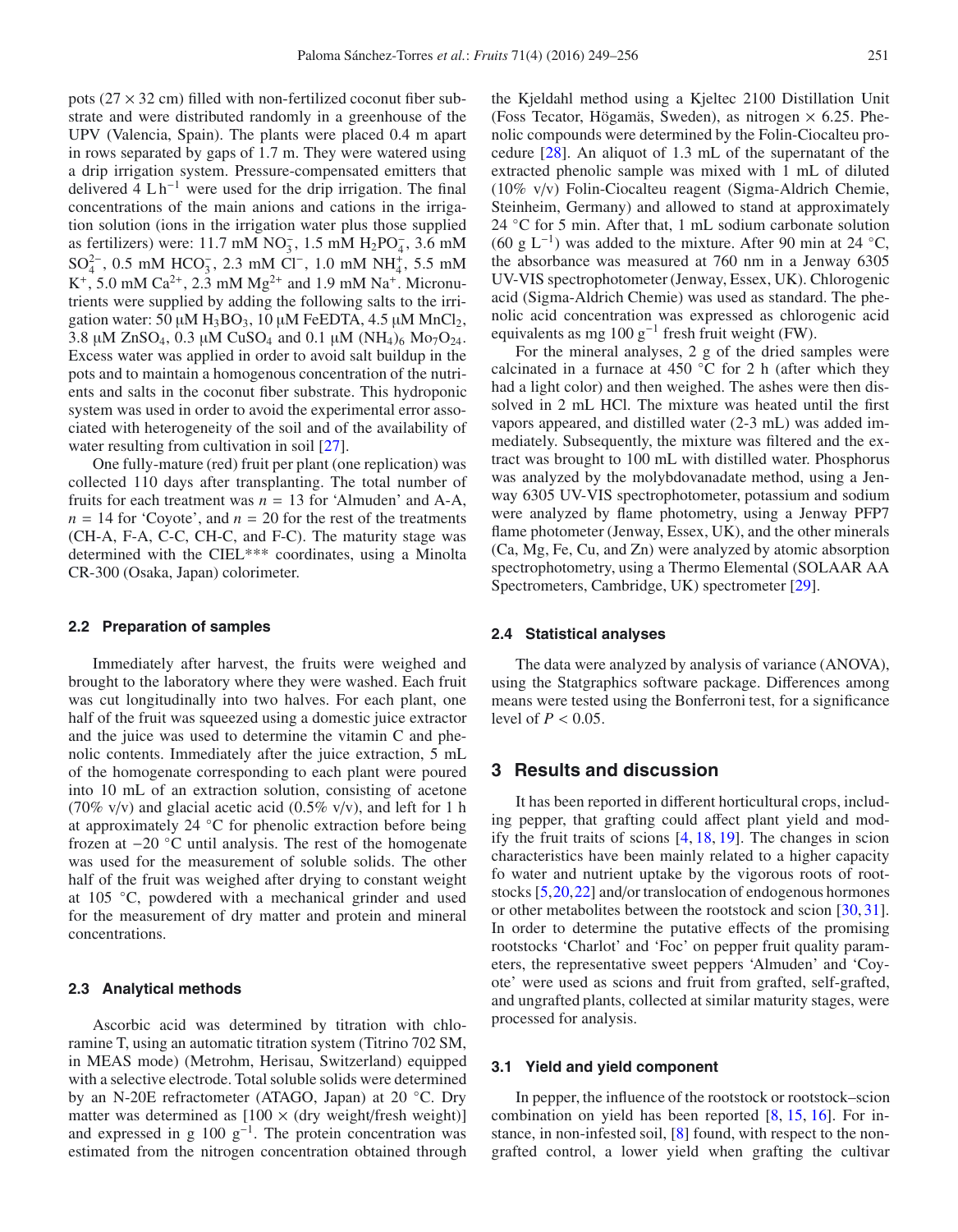| Treatment           | Mean fruit   | Fruit number | Yield                       |  |
|---------------------|--------------|--------------|-----------------------------|--|
|                     | weight $(g)$ | per plant    | $(kg$ plant <sup>-1</sup> ) |  |
| Grafting (GR)       |              |              |                             |  |
| Ungrafted           | 227.55 b     | 8.85 a       | 2.00a                       |  |
| Self-grafted        | 212.13 ab    | 9.95a        | 2.12a                       |  |
| 'Charlot'-grafted   | 189.98 a     | 10.52a       | 2.01a                       |  |
| 'Foc'-grafted       | 188.97 a     | 10.90a       | 1.96a                       |  |
| Scion genotype (SG) |              |              |                             |  |
| 'Coyote'            | 181.96 a     | 10.45a       | 1.89a                       |  |
| 'Almuden'           | 227.35 b     | 9.65a        | 2.16a                       |  |
| Significance        |              |              |                             |  |
| <b>GR</b>           | P < 0.001    | <b>NS</b>    | <b>NS</b>                   |  |
| <b>SC</b>           | P < 0.001    | <b>NS</b>    | <b>NS</b>                   |  |
| $GR \times SG$      | P < 0.05     | <b>NS</b>    | <b>NS</b>                   |  |

<span id="page-3-0"></span>**Table I.** Main effects of grafting on weight, fruit number and yield of pepper (*Capsicum annuum* L.).

NS: non-significant, or significant at *P* < 0.05. Means followed by different letters are significantly different at *P* < 0.05 (Bonferroni test). Data were obtained from 15 plants of A, A-A and C and 20 plants of the rest of combinations (C-C, CH-C, F-C, CH-A, F-A).

'Parker' onto the *C. annuum* rootstock 'AR-96023', whereas a similar yield was obtained when 'Celica' was used as scion. In this work, intraspecific variability was also observed regarding the influence on yield when using different accessions of *C. frutescens* as rootstocks [\[8](#page-5-5)]. In our assay, the yield was similar for all treatments. However, although no significant differences were obtained for yield, the tendency was for a higher number of fruits with lower mean fruit weight in grafted plants with respect to ungrafted plants *(table [I](#page-3-0)*). The number of fruits per plant ranged from 8.8 in ungrafted plants to 10.9 in 'Foc'-grafted plants, with respective mean fruit weights (g) of 227.5 and 189.0 (*table [I](#page-3-0)*). In [\[16\]](#page-6-0) the greater yield obtained in some pepper rootstock–scion combinations was associated with higher fruit number rather than fruit weight. Differences for weight between varieties were expected because 'Almuden' is a Lamuyo-type pepper which fruits have larger size than those of 'Coyote' which belongs to California-type peppers.

## **3.2 Fruit quality parameters**

Among the fruit quality parameters evaluated in this work, dry matter, protein, soluble solids (◦Brix), and phenolics were significantly influenced by grafting, whereas the ascorbic acid concentration was mainly dependent on the scion genotype *(table [II](#page-4-0)*). Grafting–scion genotype (GR×S) interactions were also obtained for dry matter, ◦Brix, phenolics, and, at a lower significance level, for ascorbic acid (*table [II](#page-4-0)*).

Higher protein and dry matter  $(P > 0.001)$  levels were measured in fruit from grafted plants, particularly plants grafted onto 'Charlot' or 'Foc' rootstock. Thus, fruits from 'Almuden' and 'Coyote' plants grafted onto 'Charlot' had, respectively,  $17.8\%$  and  $16\%$  more protein than fruits from ungrafted plants, whereas increases of 20.8% and 13.4% in the protein concentration were obtained for 'Almuden' and 'Coyote' fruits, respectively, in 'Foc'-grafted plants. The dry matter content was, on average, 11.8% higher in fruit from plants grafted onto 'Charlot' and 'Foc', in comparison with fruit from non-grafted controls. Both increments could be associated with higher uptake and transport of nutrients [\[20](#page-6-6), [32](#page-6-20), [33](#page-6-21)], as indicated in this work by the higher levels of macronutrients in the fruit from grafted plants *(table [III](#page-5-8)*).

Higher  $\degree$ Brix values and concentrations of phenolic compounds were noted in the fruit of 'Coyote' with respect to those of 'Almuden': the respective averages were 8.4 and 7.1 ◦Brix and 1.23 and 1.12 mg g−<sup>1</sup> FW for phenolics *(table [II](#page-4-0)*). The °Brix of these varieties was within the range commonly reported for sweet peppers [\[11](#page-6-1), [34\]](#page-6-22). The levels of phenolics in the fruit from our scion genotypes were in the range of those reported by [\[35](#page-6-23)] in red peppers. The 'Foc' rootstock produced an average reduction of 16.6% in the ◦Brix of 'Almuden' and 'Coyote' fruits. Similarly, a lower concentration of phenols (14.4% less) was found in fruits from plants grafted onto this rootstock *(table [II](#page-4-0)*). In pepper, changes in the SS content due to grafting have been reported [\[4\]](#page-5-3). Regarding phenolics no changes as a consequence of grafting were found in Chávez-Mendoza *et al.* [\[14\]](#page-6-2). In López-Marín *et al.* [\[16\]](#page-6-0) lower values were found in the fruit of cv. Herminio grafted onto 'Creonte' in comparison to the rest of combinations It is difficult to compare previous studies because different rootstock–scion combinations and quality traits were analyzed.

The ascorbic acid concentration is highly dependent on genotype [\[36](#page-6-24)]. Our work shows a higher concentration of vitamin C in fruits from 'Almuden' than in those of 'Coyote' (on average, 177.42 *vs.* 150.90 mg 100−<sup>1</sup> g−<sup>1</sup> FW). 'Almuden' fruits from self-grafted plants had the lowest vitamin C concentration, whereas for 'Coyote' the vitamin C concentration was similar in all treatments. Grafting onto 'Charlot' or 'Foc' did not modify the vitamin C level. In [\[16\]](#page-6-0) differences for vitamin C in fruit of 'Herminio' were obtained depending on the rootstock and culture conditions: under "shaded" conditions, higher vitamin C levels were found in fruit from plants grafted onto 'Atlante' whereas the contrary occurred in non-shaded conditions, where higher content was noted in fruit from plants grafted onto 'Creonte' or 'Terrano'. An increase of Vitamin C in pepper grafted plants was also reported in [\[14\]](#page-6-2).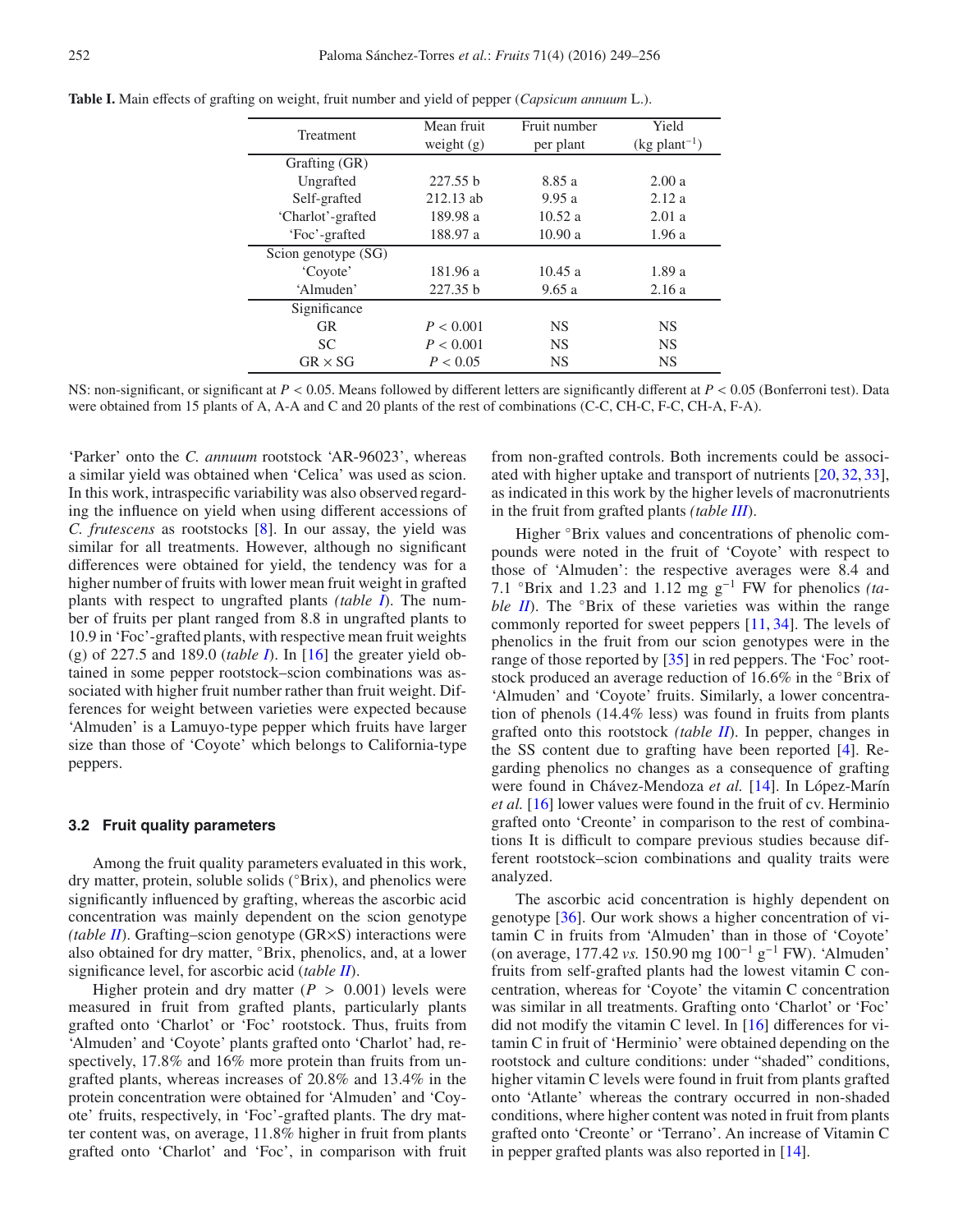<span id="page-4-0"></span>**Table II.** Dry matter, soluble solids (SS), protein, phenolics, and ascorbic acid of 'Coyote' and 'Almuden' pepper *(Capsicum annuum* L.) fruits produced from non-grafted (A, C) and self-grafted (A-A; C-C) plants and plants grafted onto 'Charlot' (CH-A, CH-C) or 'Foc' (F-A, F-C) rootstocks. **A.** Main effects of grafting and scion genotype on the measured traits. **B.** Effect of rootstock–scion combinations on the measured quality parameters.

|                           | Dry matter        | Protein           | SS                | Phenolics             | Ascorbic acid            |  |
|---------------------------|-------------------|-------------------|-------------------|-----------------------|--------------------------|--|
|                           | $(\%)$            | $(g 100 g^{-1})$  | $(^{\circ}Brix)$  | $\rm (mg 100 g^{-1})$ | $\text{(mg 100 g}^{-1})$ |  |
| A. Grafting-scion         |                   |                   |                   |                       |                          |  |
| Grafting (GR)             |                   |                   |                   |                       |                          |  |
| Ungrafted                 | 7.98 a            | 0.67a             | 8.26 <sub>b</sub> | 120.08a               | 169.28 b                 |  |
| Self-grafted              | 8.39 a            | $0.74$ ab         | 8.00 <sub>b</sub> | 116.45a               | 157.39 a                 |  |
| 'Charlot'-grafted         | 8.91 <sub>b</sub> | 0.78 <sub>b</sub> | 7.90 <sub>b</sub> | 126.81 b              | 167.95 b                 |  |
| 'Foc'-grafted             | 8.94 <sub>b</sub> | 0.79 <sub>b</sub> | 6.89 a            | 102.78a               | 162.03a                  |  |
| Scion genoype (SG)        |                   |                   |                   |                       |                          |  |
| 'Coyote'                  | 8.51 a            | 0.76a             | 8.40 <sub>b</sub> | 122.94a               | 150.90a                  |  |
| 'Almuden'                 | 8.60 a            | 0.73a             | 7.07a             | 111.73 b              | 177.42 b                 |  |
| Significance              |                   |                   |                   |                       |                          |  |
| Grafting (GR)             | P < 0.001         | P < 0.001         | P < 0.001         | P < 0.001             | P < 0.01                 |  |
| Scion genotype (SG)       | <b>NS</b>         | <b>NS</b>         | P < 0.001         | P < 0.01              | P < 0.001                |  |
| $GR \times S$             | P < 0.001         | <b>NS</b>         | P < 0.001         | P < 0.001             | P < 0.05                 |  |
| <b>B.</b> Rootstock–scion |                   |                   |                   |                       |                          |  |
| A                         | 8.14 a            | 0.652             | 7.86 b            | 120.91a               | 188.89 c                 |  |
| $A - A$                   | 8.70 bcd          | $0.725$ ab        | 7.95 <sub>b</sub> | 95.71                 | 161.92 b                 |  |
| $CH-A$                    | 8.72 bcd          | $0.768$ bc        | 6.33a             | 121.70 a              | 181.07 c                 |  |
| $F-A$                     | 8.54 abc          | 0.788             | 6.14a             | 105.97 a              | 177.78 c                 |  |
| $\mathcal{C}$             | 7.84 a            | $0.685$ ab        | 8.65c             | 119.24 ab             | 149.67 a                 |  |
| $C-C$                     | 8.07 a            | $0.766$ bc        | 8.05 <sub>b</sub> | 138.30 b              | 152.86 a                 |  |
| $CH-C$                    | 9.20c             | 0.795             | 9.49 d            | 131.92 b              | 154.82 a                 |  |
| $F-C$                     | 9.24d             | 0.777             | 7.63 <sub>b</sub> | 99.58                 | 146.27 a                 |  |
| Significance              | 0.000             | 0.000             | 0.000             | 0.000                 | 0.000                    |  |
| $(P-value)$               |                   |                   |                   |                       |                          |  |

Means followed by different letters are significantly different at  $P < 0.05$  (Bonferroni test). One mature fruit per plant (at similar mature stage) wascollected at 110 after transplanting ( $n = 13$  for A and A-A;  $n = 14$  for C and  $n = 20$  for C-C, CH-C, F-C, CH-; F-A). One measurement per fruit was performed. Each value data is the mean of measurements performed for each rootstock–scion combination.

The concentrations of the minerals in this study (*table [III](#page-5-8)*) are within the normal range for fruits of this species [\[3,](#page-5-2) [37](#page-6-25)]. Among the minerals measured, potassium was the most abundant, followed by P, Na, Mg, and Ca. Among the micronutrients, Zn had the highest concentration, followed by Cu and Fe *(table [III](#page-5-8))*. Concerning the effects of grafting, no significant differences between treatments were observed for Cu, Zn, or Ca, which showed average values of 0.1, 0.2, and 9.1 mg 100 g−<sup>1</sup> FW, respectively. The concentrations of Fe, Mg, and Na were significantly  $(P < 0.000)$  affected by the scion genotype (*table [III](#page-5-8)*). The lowest Fe concentration was recorded in 'Coyote' (0.02 mg 100  $g^{-1}$  FW) and the lowest values of Mg and Na were found in the 'Almuden' fruits (13.0 and 18.1 mg 100 g−<sup>1</sup> FW for Mg and Na, respectively). Grafting significantly (*P* < 0.001) affected the K and P concentrations (*table [III](#page-5-8)*), which were also influenced by genotype in the case of P (38.9 *vs.* 34 mg 100 g−<sup>1</sup> FW in Coyote' and 'Almuden', respectively). Both these macronutrients had higher concentrations in all the grafting treatments, but mainly in fruits of plants grafted onto 'Charlot' or 'Foc' rootstock (on average, 10% higher). The highest increase was produced in fruits from the combination 'Charlot'–'Coyote', which had 16% higher K and 17% higher P with respect to fruits obtained

from non-grafted plants, followed by those of 'Foc'–'Coyote', with 14.5% higher K and 7% higher P. The higher P and K concentrations agree with the higher dry matter and protein levels found in fruit from grafted plants. Many studies have revealed that some graft combinations were significantly more efficient with regard to the uptake and transport to the shoot of nutrients such as K, N, P, Mg, Ca, Fe, or other micronutrients, in comparison with non-grafted plants [\[38\]](#page-6-26). In some reports, the increment in K as a consequence of grafting was related to increased concentrations of lycopene [\[20,](#page-6-6) [39](#page-6-27)] and carotenoids [\[40\]](#page-6-28). We found an increment of K in the fruit from 'Coyote' plants grafted onto both tested rootstocks. From a nutritional point of view this result is interesting because fruit and vegetables usually contribute 35% of the total K to the dietary intake of humans [\[41\]](#page-6-29).

# **4 Conclusion**

The composition of pepper fruit has been found to vary depending on the genotype, rootstock, or rootstock–scion combination − which underlines the importance of incorporating these factors, and their interactions, into the experimental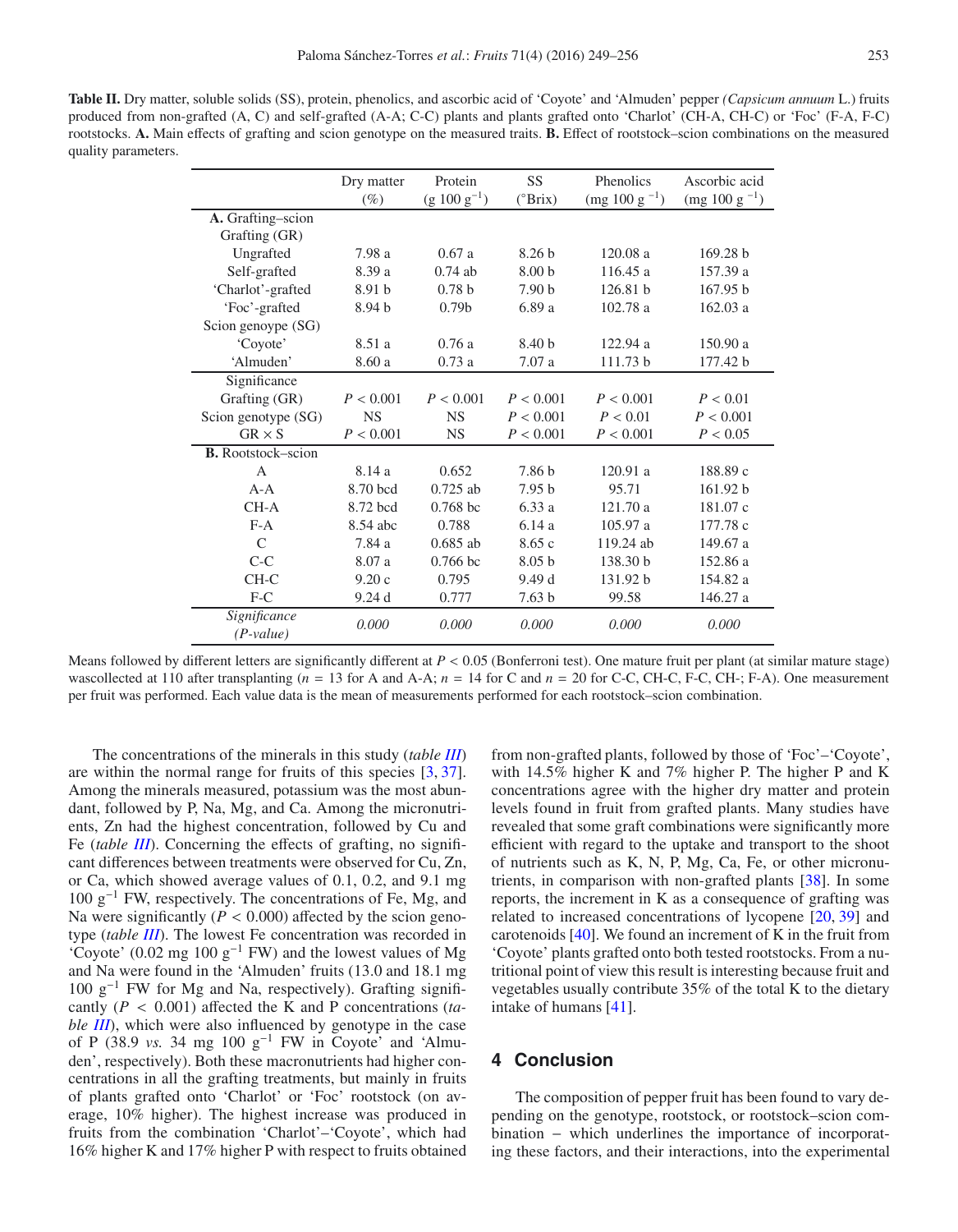|                             | $\mathbf{P}$ | K          | Ca         | Mg        | Na                 | Fe                 | Cu        | Zn        |
|-----------------------------|--------------|------------|------------|-----------|--------------------|--------------------|-----------|-----------|
| A. Grafting/Scion           |              |            |            |           |                    |                    |           |           |
| Grafting (GR)               |              |            |            |           |                    |                    |           |           |
| Non-grafted                 | 32.93a       | 202.78a    | 9.10a      | 14.76ab   | 22.51a             | 0.025ab            | 0.070a    | 0.180a    |
| Self-grafted                | 35.77ab      | 208.06ab   | 9.19a      | 17.79b    | 21.62a             | 0.027 <sub>b</sub> | 0.073a    | 0.238a    |
| 'Charlot' -grafted          | 37.37b       | 222.87b    | 9.38a      | 14.03a    | 20.70a             | 0.021a             | 0.063a    | 0.243a    |
| 'Foc'-grafted               | 35.75ab      | 221.62b    | 9.71a      | 16.52ab   | 20.75a             | 0.025ab            | 0.067a    | 0.182a    |
| Scion genotype (SG)         |              |            |            |           |                    |                    |           |           |
| 'Coyote'                    | 36.82b       | 212.71a    | 9.66a      | 18.51b    | 24.66b             | 0.021a             | 0.067a    | 0.207a    |
| 'Almuden'                   | 34.12a       | 214.68a    | 9.03a      | 13.03a    | 18.12a             | 0.028 <sub>b</sub> | 0.069a    | 0.214a    |
| Significance                |              |            |            |           |                    |                    |           |           |
| Grafting (GR)               | P < 0.001    | P < 0.001  | <b>NS</b>  | P < 0.01  | <b>NS</b>          | P < 0.01           | <b>NS</b> | <b>NS</b> |
| Scion genotype (SG)         | P < 0.001    | <b>NS</b>  | <b>NS</b>  | P < 0.001 | P < 0.001          | P < 0.001          | <b>NS</b> | <b>NS</b> |
| $GR \times S$               | <b>NS</b>    | P < 0.05   | <b>NS</b>  | P < 0.05  | <b>NS</b>          | <b>NS</b>          | <b>NS</b> | <b>NS</b> |
| <b>B.</b> Root-scion        |              |            |            |           |                    |                    |           |           |
| $\overline{A}$              | 32.10a       | 210.05 abc | 8.62 a     | 12.93 abc | 18.44 a            | 0.029 b            | 0.073a    | 0.179a    |
| $A - A$                     | 33.91 ab     | 210.13 abc | 9.75a      | 16.46 bcd | 19.39 a            | 0.029 b            | 0.080a    | 0.250a    |
| $CH-A$                      | 35.15 ab     | 219.14 bc  | 8.56 a     | 10.60a    | 17.25 a            | $0.025$ ab         | 0.063a    | 0.262a    |
| $F-A$                       | 35.31 ab     | 219.42 bc  | 9.30a      | 12.16 ab  | 17.66 a            | 0.028 b            | 0.064a    | 0.167a    |
| $\mathcal{C}$               | 33.77 ab     | 195.54 a   | 9.34a      | 16.49 bcd | 26.41 <sub>b</sub> | $0.021$ ab         | 0.069a    | 0.183a    |
| $C-C$                       | 37.73 bc     | 204.62 ab  | 8.72 a     | 19.12 d   | 24.71 b            | $0.023$ ab         | $0.067$ a | 0.233a    |
| CH-C                        | 39.59c       | 226.70 c   | $10.18\ a$ | 17.46 cd  | 24.19 <sub>b</sub> | 0.018a             | 0.063a    | 0.219a    |
| $F-C$                       | 36.20 bc     | 223.98 bc  | 10.29a     | 20.86d    | 23.93 b            | $0.022$ ab         | 0.067a    | 0.192 a   |
| Significance<br>$(P-value)$ | 0.000        | 0.001      | 0.095      | 0.000     | 0.000              | 0.000              | 0.098     | 0.161     |

<span id="page-5-8"></span>**Table III.** Mineral content (Fe, Cu, Mn, Zn, Ca, Mg, K, P, and Na) of 'Coyote' and 'Almuden' pepper fruit produced from non-grafted (A, C) and self-grafted (A-A; C-C) plants and plants grafted onto'Charlot' (CH-A, CH-C) or 'Foc' (F-A, F-C) rootstocks. **A.** Main effects of grafting and scion genotype on mineral content. **B.** Effect of rootstock–scion combinations on the mineral content. Data in mg 100 g <sup>−</sup><sup>1</sup> fresh weight.

Means followed by different letters are significantly different at  $P < 0.05$  (Bonferroni test). One mature fruit per plant (at similar mature stage) was collected at 110 after transplanting ( $n = 13$  for A and A-A;  $n = 14$  for C and  $n = 20$  for C-C, CH-C, F-C, CH-; F-A). One measurement per fruit was performed. Each value data is the mean of measurements performed for each rootstock-scion combination.

design. From a nutritional point of view, the best rootstockscion combination of those evaluated was 'Charlot'–'Coyote', for which the fruit showed higher soluble solids (°Brix), K, P, and protein concentrations.

*Acknowledgements.* This work was funded by the Fundación Agroalimed (supported by the Valencian regional government − the Comunidad Valenciana). We thank Dr. David Walker for the revision of the written English in the manuscript.

## <span id="page-5-0"></span>**References**

- [1] Vanderslice J.T., Higgs D.J., Hayes J.M.,Block G., Ascorbic acid and dehydroascorbic acid content of food-as-eaten, J. Food Composition Anal. 3 (1990) 105−118.
- <span id="page-5-1"></span>[2] Zhang D., Hamauzu Y. Phenolic compounds, ascorbic acid, carotenoids and antioxidant constituents of green, red and yellow bell peppers, J. Food Agric. Environ. 24 (2003) 345−351.
- <span id="page-5-2"></span>[3] Ensminger A.H., Foods and Nutrition Encyclopedia, 2<sup>nd</sup> ed, Boca Ratón, USA: CRC Press, 1994.
- <span id="page-5-3"></span>[4] Blestos F.A., Olympios C.M., Rootstock and grafting tomatoes, peppers and eggplants for soil-borne disease resistance, improved yield and quality, Eur. J. Plant Sci. Biotech. 2 (2008) 62−73.
- <span id="page-5-7"></span>[5] Lee J.M., Kubota C., Tsao S.J., Bie Z., Hoyos-Echevarria P., Morra L., Oda M.,Current status of vegetable grafting: Diffusion, grafting techniques, automation, Sci. Hortic. 127 (2010) 93−105.
- [6] Louws F.J., Rivard C.L., Kubota C., Grafting fruiting vegetables to manage soilborne pathogens, foliar pathogens, arthropods and weeds, Sci. Hortic. 127 (2010) 127−146.
- <span id="page-5-4"></span>[7] Gisbert C., Prohens J., Raigón M.D., Stommel J., Nuez F., Eggplant relatives as sources of variation for developing new rootstocks: effects of grafting on yield and fruit apparent quality and composition, Sci. Hortic. 128 (2011) 14−22.
- <span id="page-5-5"></span>[8] Oka Y., Offenbach R., Pivonia S. Pepper rootstock graft compatibility and response to *Meloidogyne javanica* and *M. incognita*, J. Nematol 36 (2004) 137−141.
- [9] Morra L., Bilotto, M., Evaluation of new rootstocks for resistance to soil-borne pathogens and productive behaviour of pepper (*Capsicum annuum* L.), Hort. Sci. Biotech. 81 (2006) 518−524.
- <span id="page-5-6"></span>[10] Gisbert C., Sánchez-Torres P., Nuez F. Development of hybrids for pepper grafting: evaluation of *Phytophtora capsici* resistance, in: Prohens Badenes Eds., Modern variety breeding for present and future needs (pp. 378−383), Valencia, España: UPV Editorial, 2008.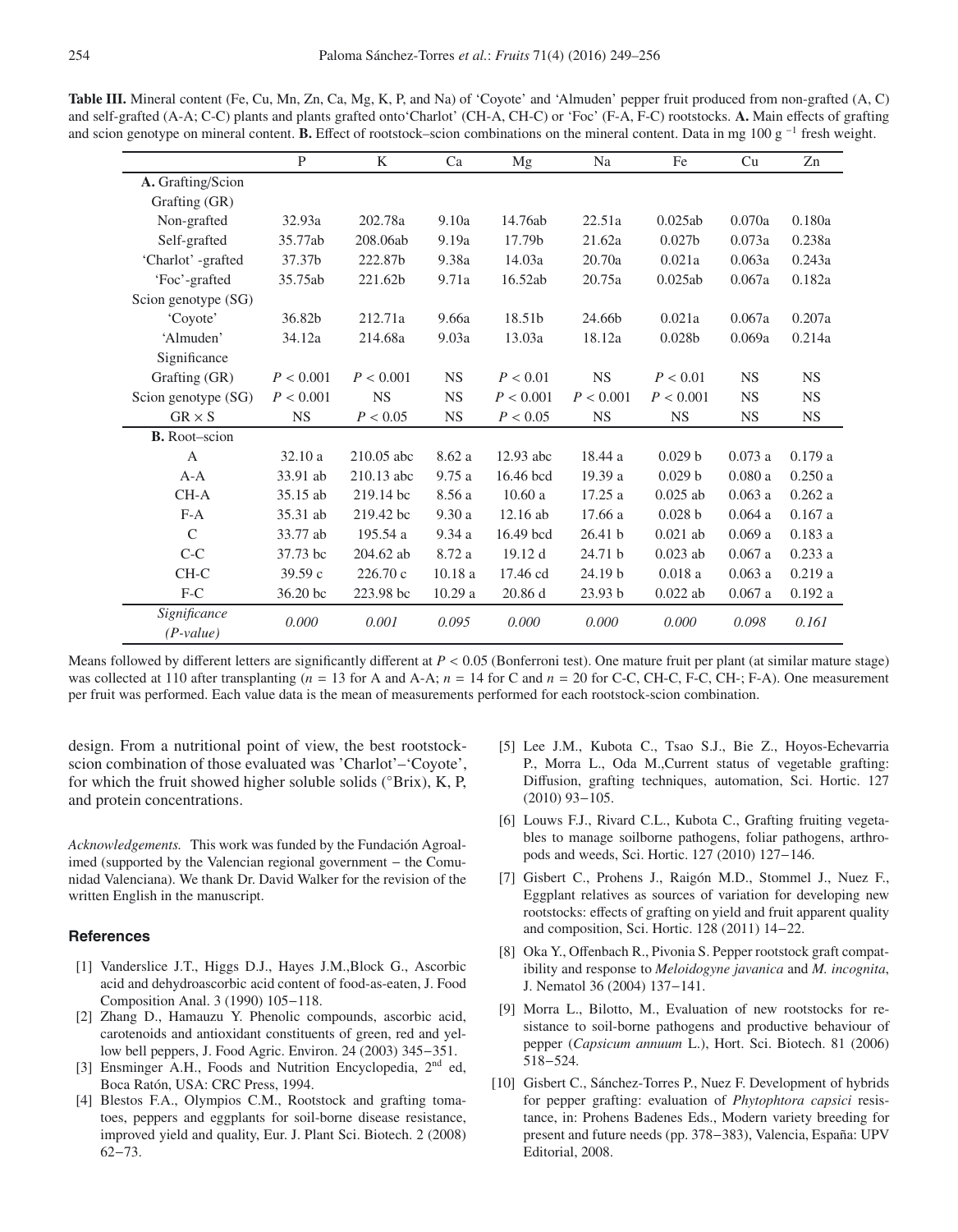- <span id="page-6-1"></span>[11] Colla G., Rouphael Y., Cardarelli M., Temperini O., Rea E., Salerno A., Pierandrei F. Influence of grafting on yield and fruit quality of pepper *(Capsicum annuum* L.) grown under greenhouse conditions, Acta Hortic. 782 (2008) 359−36.
- <span id="page-6-11"></span>[12] Gisbert C, Sánchez-Torres P., Raigón M.D., Nuez F., *Phytophthora capsici* resistance evaluation in pepper hybrids: Agronomic performance and fruit quality of pepper grafted plants, J. Food Agric. Environ. 8 (2010) 116−121.
- [13] Saporta R., Gisbert C., 2013. Growth and Fruit Production in pepper grafted onto *C. annuum*, *C. baccatum* and *C. pubescens* genotypes Lanteri and Rotino, in: (Eds), Breakthroughs in the genetics and breeding of *Capsicum* and eggplant (pp. 641−644), Torino, Italy: Prontostampa srl, 2013.
- <span id="page-6-2"></span>[14] Chávez-Mendoza C., Sánchez E., Carvajal-Millán E., Munõz-Márquez E., Guevara-Aguillar A., Characterization of the nutraceutical quality and antioxidant activity in bell pepper in response to grafting, Molecules 18 (2013) 15689−15703.
- <span id="page-6-10"></span>[15] Leal-Fernández C., Godoy-Hernández H., Núñez-Colín C.A., Anaya-López J.A., Villalobos-Reyes S., Castellanos J.Z., Morphological response and fruit yield of sweet pepper (*Capsicum annuum* L.) grafted onto different commercial rootstocks, Biol. Agric. Hortic. 29 (2013) 1−11.
- <span id="page-6-0"></span>[16] López-Marín J., González A., Pérez-Alfocea F., Egea-Gilabert C., Fernández, J.A. Grafting is an efficient alternative to shading screens to alleviate thermal stress in greenhouse-grown sweet pepper, Sci. Hortic. 149 (2013) 39−46.
- <span id="page-6-3"></span>[17] Yagishita N., Hirata Y., Okochi K., Mimura K., Mizukami H., Ohashi H., Characterization of graft-induced change in capsaicin content of *Capsicum annuum* L., Euphytica 34 (1985) 297−301.
- <span id="page-6-4"></span>[18] Davies A. R., Perkins-Veazie P., Hassell R., Levi A., King S.R., Zhang X.P., Grafting effects on vegetable quality, HortSci. 43 (2008) 1670−1672.
- <span id="page-6-5"></span>[19] Rouphael Y., Schwarz D., Krumbein A., Colla G., Impact of grafting on product quality of fruit vegetables, Sci. Hortic. 127 (2010) 172−179.
- <span id="page-6-6"></span>[20] Lee J.M. Cultivation of grafted vegetables I, current status, grafting methods and benefits, HortSci. 29 (1994) 235−239.
- <span id="page-6-7"></span>[21] Fernández-García, N., Martínez, V., Cerdaì, A., Carvajal, M: Fruit quality of grafted tomato plants grown under saline conditions, J. Hort. Sci. Biotechnol. 79 (2004) 995−1001.
- <span id="page-6-8"></span>[22] Savvas D., Papastavrou D., Ntatsi G., Ropokis A., Olympios C., Interactive effects of grafting and manganese supply on growth, yield, and nutrient uptake by tomato, HortSci. 44 (2009) 1978−1982.
- <span id="page-6-9"></span>[23] Yasinok A. E., Sahin F.I., Eyidogan F., Kuru M., Heberal M., Grafting tomato plant on tobacco plant and its effects on tomato plant yield and nicotine content, J. Sci. Food. Agric. 89 (2009) 1122−1128.
- <span id="page-6-12"></span>[24] Ortega R.G., Palazon-Espanol C., Cuartero-Zueco J., Genetics of resistance to *Phytophthora capsici* in the pepper line 'SCM-334', Plant Breed. 107 (1991) 50−55.
- <span id="page-6-13"></span>[25] Thabuis A., Lefebvre V., Bernard G., Daubeze A.M., Phaly T., Pochard E., Palloix A. Phenotypic and molecular evaluation of a recurrent selection program for a polygenic resistance to *Phytophthora capsici* in pepper, Theor. Appl. Genet. 109 (2004) 342−351.
- <span id="page-6-14"></span>[26] Gisbert C., Trujillo-Moya C., Sánchez-Torres P., Sifres A. Sánchez-Castro E., Nuez F., Resistance of pepper germplasm to *Meloidogyne incognita*, Ann. Appl. Biol. 162 (2013) 110−118.
- <span id="page-6-15"></span>[27] Jensen M.H., Collins W.L., Hydroponic vegetable production, Hortic. Rev. 7, (1985) 48−558.
- <span id="page-6-16"></span>[28] Singleton V.L., Rossi J.A., Colorimetry of total phenolics with phosphomolybdic phosphotungstic acid reagents, Am. J. Enol. Vitic. 16 (1965) 144−158.
- <span id="page-6-17"></span>[29] MAPA. Métodos Oficiales de Análisis, vol. II., Madrid, Spain: Ministerio de Agricultura, Pesca y Alimentación, 1994.
- <span id="page-6-18"></span>[30] Lee J.M., Oda M. Grafting of herbaceous vegetable and ornamental crops, Hortic. Rev 28 (2003) 61−87.
- <span id="page-6-19"></span>[31] Albacete A., Martínez-Andújar C., Ghanem M. E., Acosta M., Sánchez-Bravo J., Asins M.J., Cuartero J., Lutts S., Dodd I. C., Pérez-Alfocea F. Rootstock-mediated changes in xylemionic and hormonal status are correlated with delayed leaf senescence,and increased leaf area and crop productivity in salinized tomato, Plant Cell Environ. 32 (2009) 928−938.
- <span id="page-6-20"></span>[32] Leonardi C., Giuffrida F., Variation of plant growh and macronutrient uptake in grafted tomatoes and eggplants on three different rootstocks, Eur. J. Hortic. Sci. 71 (2006) 97−101.
- <span id="page-6-21"></span>[33] Pulgar G., Villora G., Moreno D.A., Romero L. Improving the mineral nutrition in grafted watermelon plants: nitrogen metabolism, Biol. Plant. 43 (2000) 607−609.
- <span id="page-6-22"></span>[34] Renquist A.R., La Grange M.J., Searle B.P., Reid J.B., Towards a control theory for acidity of vegetable crops, Acta Hortic. 694 (2005) 463−469.
- <span id="page-6-23"></span>[35] Zhuang Y. Chen L. Sun L., Cao J., Bioactive characteristics and antioxidant activities of nine peppers, J. Funct. Foods (2012) 331−338.
- <span id="page-6-24"></span>[36] Guil-Guerrero J.L., Martínez-Guirado C., Rebolloso-Fuentes M.M., Carrique-Pérez A., (2006). Nutrient composition and antioxidant activity of 10 pepper *(Capsicum annuum)* varieties, Eur. Food Res. Technol. 224 (2006) 1−9.
- <span id="page-6-25"></span>[37] Belitz H.D., Grosh W., Química de los alimentos. Zaragoza, Spain: Acribia (1997).
- <span id="page-6-26"></span>[38] Savvas D., Colla G., Rouphael Y., Schwarz D. Amelioration of heavy metal and nutrient stress in fruit vegetables by grafting, Sci. Hortic 127 (2010) 156−161.
- <span id="page-6-27"></span>[39] Fanasca S., Colla G., Rouphael Y., Saccardo F., Maiani G., Venneria E., Azzini E.,Evolution of nutritional value of two tomato genotypes grown in soilless culture as affected by macrocation proportions, HortSci. 41 (2006) 1584−1588.
- <span id="page-6-28"></span>[40] Davies A.R., Perkins-Veazie P., Sakata I., López-Galarza S., Maroro J.V., Lee S.G., Huh Y.C., Sun Z., Miguel A., King S.R., Cohe R., Lee J.M., Cucurbit grafting, Crit. Rev. Plant Sci. 27 (2008) 50−74.
- <span id="page-6-29"></span>[41] Levander O.A., Fruit and vegetable contributions to dietary mineral intake in human health and disease, HortSci. 25 (1990) 1486−1488.